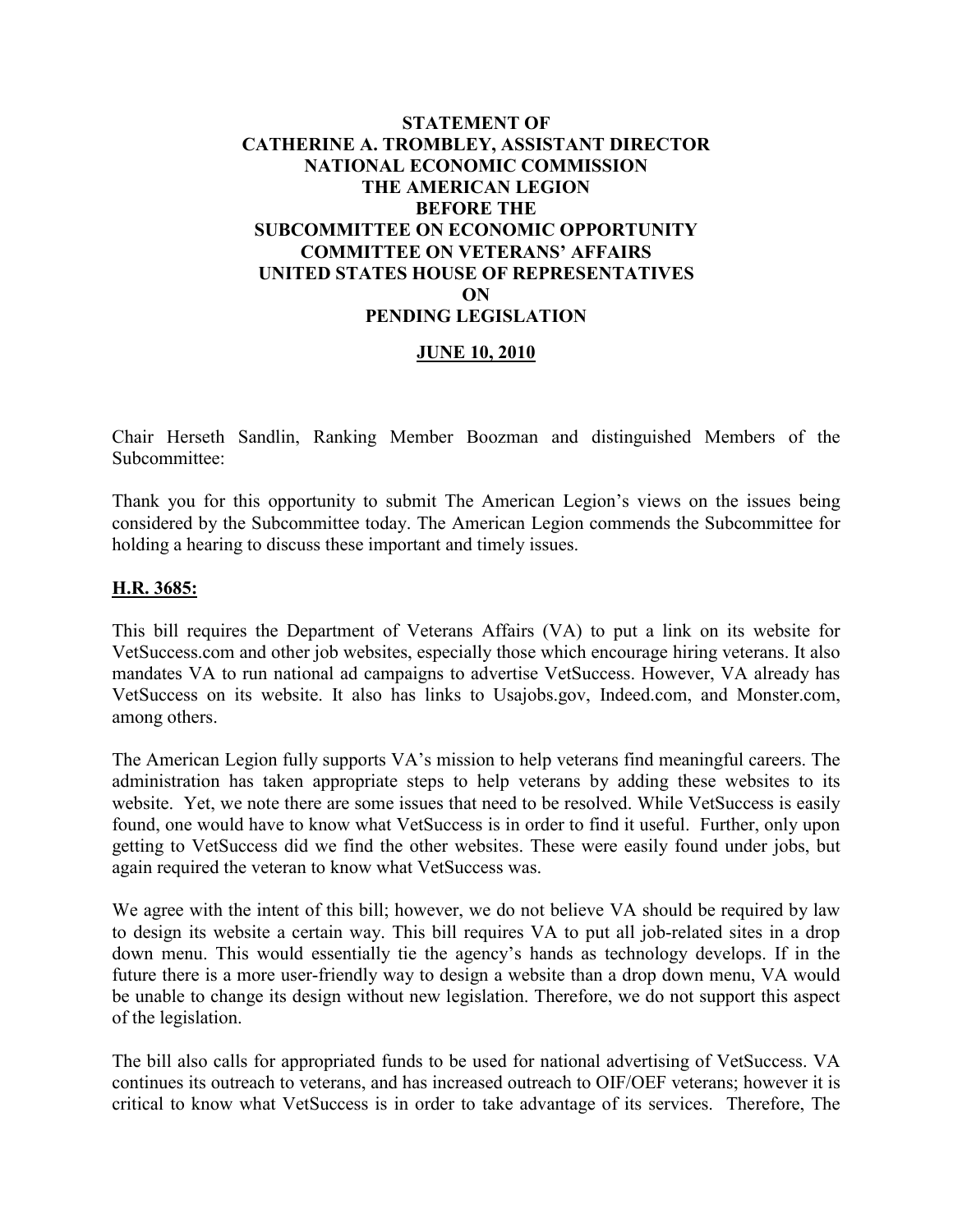American Legion supports allocating funds to VA for the use of national advertising of **VetSuccess** 

# **H.R. 114, the "Veterans Entrepreneurial Transition Business Benefit Act"**

This legislation seeks to allow veterans eligible to receive financial educational assistance under the Montgomery G.I. Bill (Chapter 30 of title 38, United States Code) to use, with the approval of the Secretary of Veterans Affairs, any of such financial assistance to establish and operate a business that the veteran will own and operate as the primary source of income for the veteran. The American Legion views small businesses as the backbone of the American economy. It is the driving force behind America's past economic growth and will continue to be the major factor as we move further into the 21st century. Presently, more than nine out of every ten businesses are small firms, which produce almost one-half of the Gross National Product. Veterans' benefits have always included assistance to create and operate veteran-owned small businesses.

Not every veteran is destined for college; therefore, the Montgomery GI Bill needs to be more accessible for those veterans with entrepreneurial aspirations. While veterans are entitled to a small business loan, allowing veterans to use the Montgomery GI Bill as well will allow veterans an extra income to sustain their families until the business turns a profit. In addition, a higher percentage of today's service members are married (with children in the majority of cases) when they are discharged. Meeting the financial obligations to sustain and maintain a household is vital, and often serves as a major obstacle to their timely use of the Montgomery GI Bill. Every effort must be made to empower veterans with options so they can make the best choice to help them achieve the American dream.

The American Legion proudly supports the Veterans Entrepreneurial Transition Business Benefit Act.

# **H.R. 4319, the "Specially Adapted Housing Assistance Enhancement Act of 2009"**

HR 4319 requires that any grant for adapted housing made to a veteran who temporarily resides in a family member's dwelling not count against the lifetime cap for adapted housing grants paid to veterans.

Currently, there are two VA grant programs available to qualifying veterans for the installation of wheel chair ramps, chair lifts, modifications to kitchens and bathrooms to homes for veterans who use wheelchairs, canes or braces or who are blind and suffer the loss or loss of use of one lower extremity: the paraplegic grant which has a lifetime cap of approximately \$63,000 and the adapted housing grant which is capped at \$12,756.

The American Legion believes that with the increasing numbers of disabled veterans returning from Iraq and Afghanistan, the need for specially adapted housing is paramount. Today, disabled veterans have a higher unemployment rate than the normal civilian population. Hard economic times can force veterans to temporarily reside with friends or family. Further, periods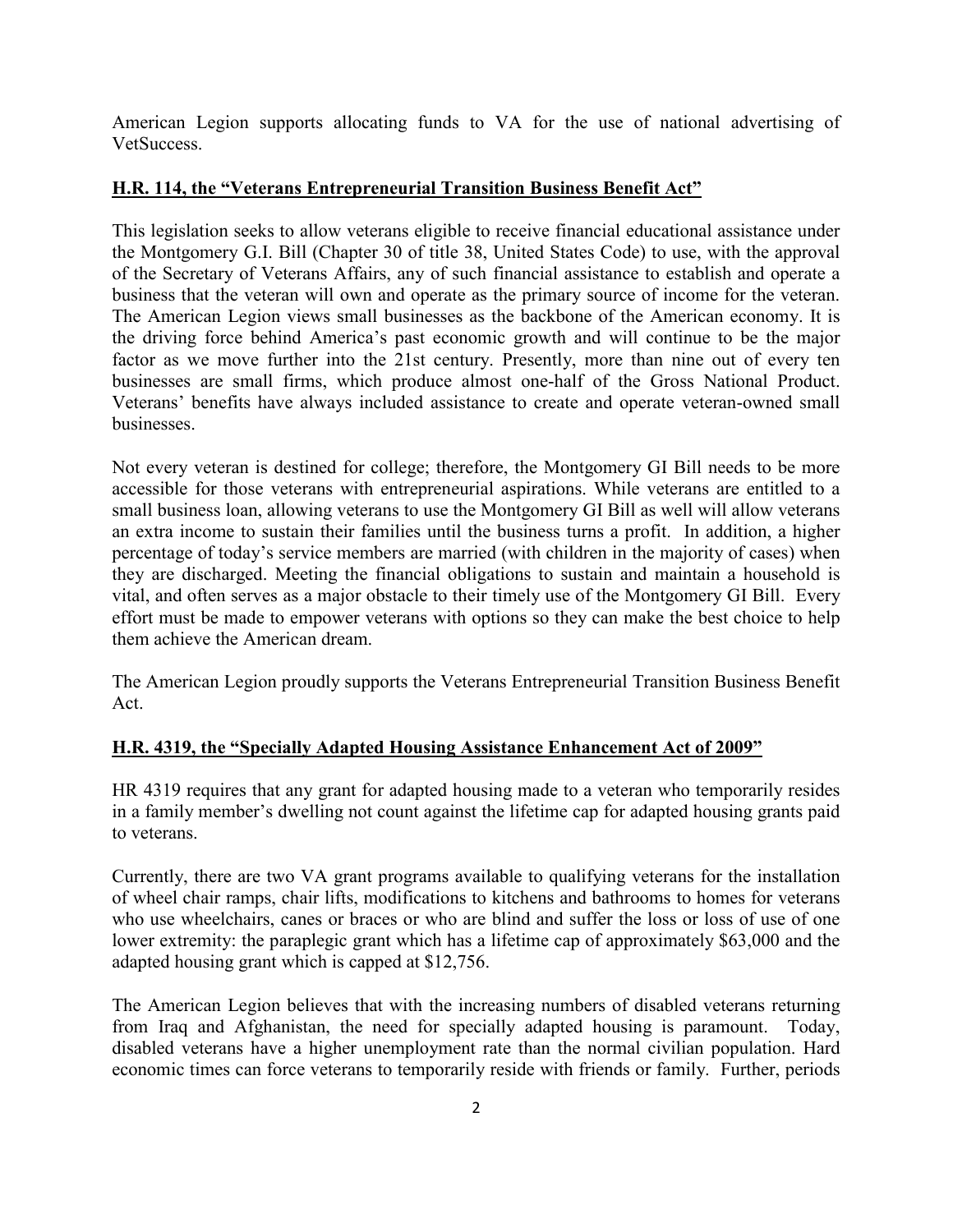of poor health can force the same circumstances. Still, veterans must have access to ramps and other modifications in their new temporary residences. The lack of handrails or ramps, for instance, may lead to falls and accidents which in turn would cost the VHA in health care and possibly the VBA with benefits.

Veterans forced into these situations, for whatever reasons, should be assured they will have access to adaptive housing needs, regardless of whether they already used the grant on a previous home. In turn, if a veteran uses the adaptive housing grant on the temporary dwelling, he/she should be assured monies will be available to adapt his or her next dwelling. It is for these reasons and the rising costs of construction materials and services, The American Legion is pleased to support this pending legislation that would allow veterans to adapt the house they temporarily reside in without it counting towards their life-time grant cap.

## **H.R. 4635, the "Foreclosure Mandatory Mediation Act of 2010"**

This legislation mandates a lender conduct a one-time mediation with a veteran prior to foreclosing or proceeding to sheriff's sale at the lender's expense.

According to the Mortgage Bankers Association, the delinquency rate for subprime loans stands at 30 percent, while only 5 percent of veterans have defaulted on their VA home loans. The prime loan delinquency rate is 7 percent, while FHA defaults stand at about 9 percent. The data shows veterans with VA home loans are keeping their homes better than any other consumers with any other loan type.

VA has a longstanding program of assisting veterans who encounter financial difficulty and have trouble making their mortgage payments. This program involves a partnership with the servicers of VA loans under which VA aggressively monitors the efforts of these servicers in assisting veterans with repayment plans, loan modifications and the granting of forbearance. VA often intervenes directly with the veteran to assure that he/she has the opportunity to take advantage of one of these options. When these options are not practical, servicers are required to consider alternatives to foreclosure, such as a deed in lieu of foreclosure or a short sale. Also, in 2008 VA finished the development of a leading edge information technology system known as the VA Loan Electronic Reporting Interface (VALERI) as well as a comprehensive change to the business processes and regulations involved in the servicing of VA loans. This has given VA an even greater opportunity to assure that veterans are given every reasonable chance to keep their homes during times of financial difficulty.

The goal must always be for the veteran to remain in his or her home. The American Legion supports this legislation and believes it will only aid VA to assist veterans who have trouble making their mortgage payments.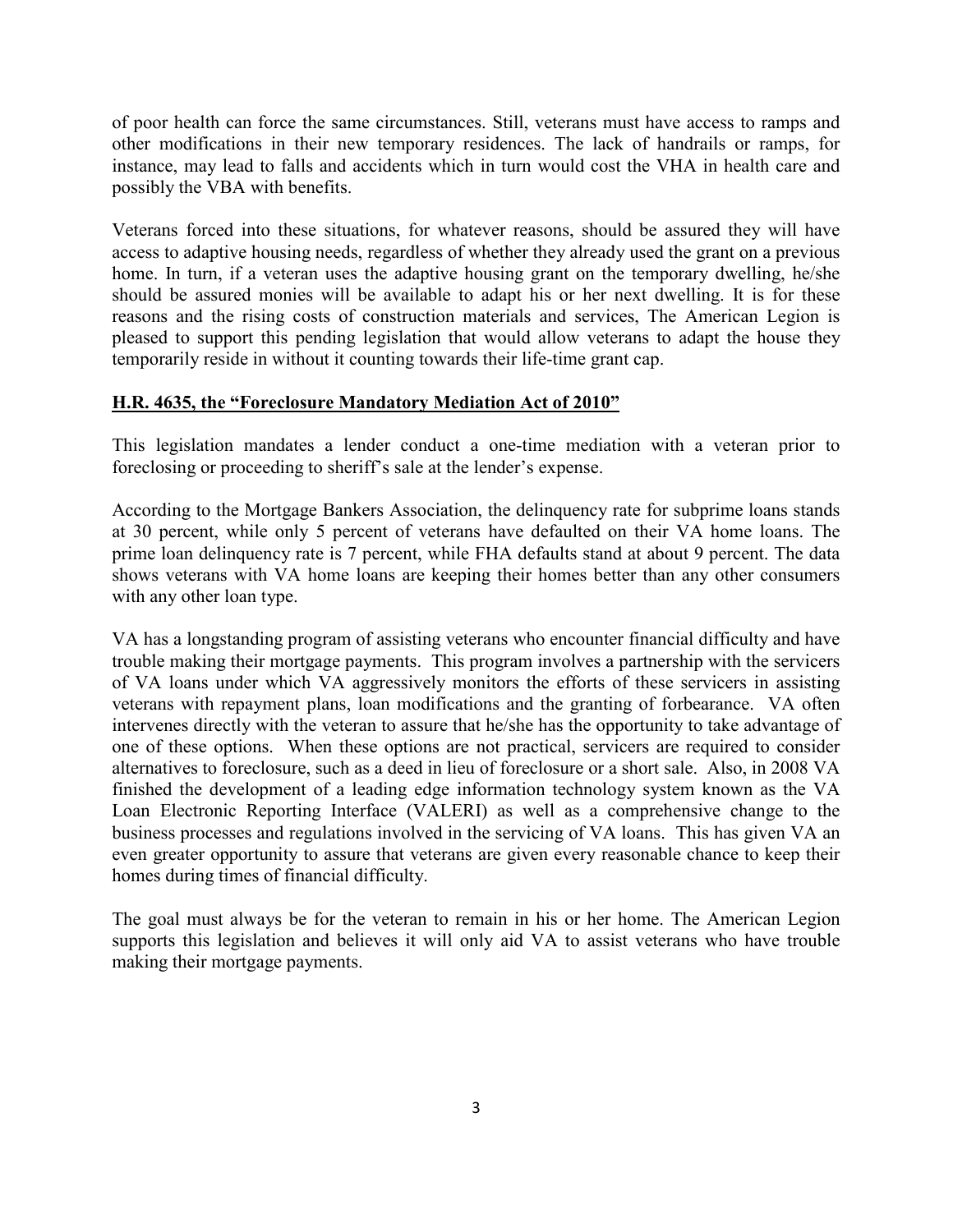### **H.R. 4664:**

This piece of legislation amends the Servicemembers Civil Relief Act to prohibit the sale, foreclosure or seizure of property owned by a surviving spouse of a service member killed on active duty in OIF/OEF during the one year period following the service member's death.

The American Legion has no position on this bill at this time.

## **H.R. 4765:**

This bill seeks to amend Title 38 U.S.C., to authorize veterans who are enrolled in VA educational programs, and thus eligible for work study, to receive work study allowances for certain outreach services.

These services include distributing information to members of the Armed Forces, veterans, and their dependents about the benefits and services administered by VA and other appropriate governmental and non-governmental programs and to prepare and process papers and other documents, including documents to assist in the preparation and presentation of claims for benefits under 38 C.F.R.

While The American Legion recognizes the opportunity presented for veterans to work in congressional offices, we have concerns about the type of outreach services they would provide; specifically, preparing and processing documents pertaining to claims for benefits. The American Legion notes that there would be ample opportunity for these work study veterans to give benefits advice in the course of their work study. In order to represent a veteran in a disability claim, a representative must be accredited by VA. Should a work-study veteran inadvertently give benefits advice without being accredited, no matter how well intentioned, that veteran would be liable.

The American Legion supports this bill, since often there are not enough work-study positions available for students seeking work-study. However, The American Legion requests the legislation include strict guidelines to ensure work-study veterans do not put give benefits advice to veterans seeking help with their VA claims.

#### **H.R. 5360, Blinded Veterans Adaptive Housing Improvement Act of 2010**

Presently, for blinded veterans to be eligible for a VA adapted housing grants they must have visual acuity of 5/200 or less. However, the currently accepted federal standard for blindness is 20/200. This essentially means some veterans can be legally blind, but not qualify for adapted housing grants through VA. The lack of adapted housing can make a blind veteran's environment a danger. This legislation will update the VA visual acuity standard so that it is in line with the federal standard for blindness and updates the eligibility standards of impaired range of vision to the federal standard of 20 degrees or less.